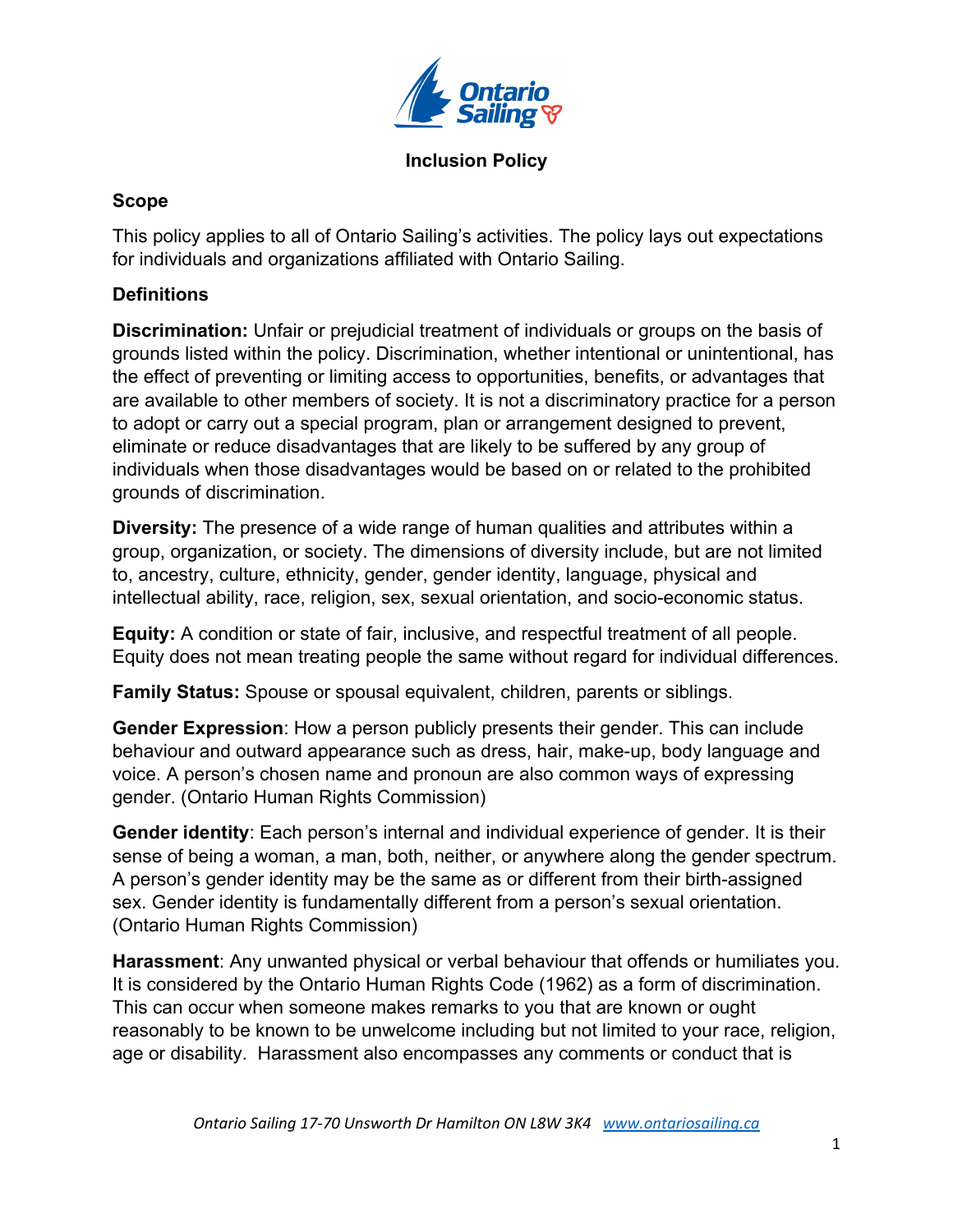

known or ought reasonably to be known to be unwelcomed because of sex, sexual orientation, gender identity or gender expression.

**Inclusion:** The situation in which individuals or communities (both physical and demographic) are fully involved in the society in which they reside, including the economic, social, cultural and political dimensions of that society.

#### **Policy**

Ontario Sailing is committed to ensuring an environment which supports inclusion for all individuals and groups interested in participating and pursuing excellence in sailing within Ontario. We actively strive to create an atmosphere where everyone is treated with respect and dignity, free from bullying, harassment and discrimination. Ontario Sailing promotes equity, diversity and inclusion; intentionally ensuring equal and fair opportunities for all individuals within all aspects of our activities, including programs, training, and competition as well as leadership positions.

Ontario Sailing is committed to not only adhering to the Ontario Human Rights Code as a base minimum but also going beyond to ensure inclusivity at all levels of the organization.

Ontario Sailing prohibits actions that discriminate against people based on the following grounds in the Ontario Human Rights Code:

- age
- ancestry
- colour
- race
- citizenship
- ethnic origin
- place of origin
- creed
- disability
- family status
- marital status
- gender identity
- gender expression
- sex (including pregnancy and breastfeeding)
- sexual orientation
- receipt of public assistance
- record of offences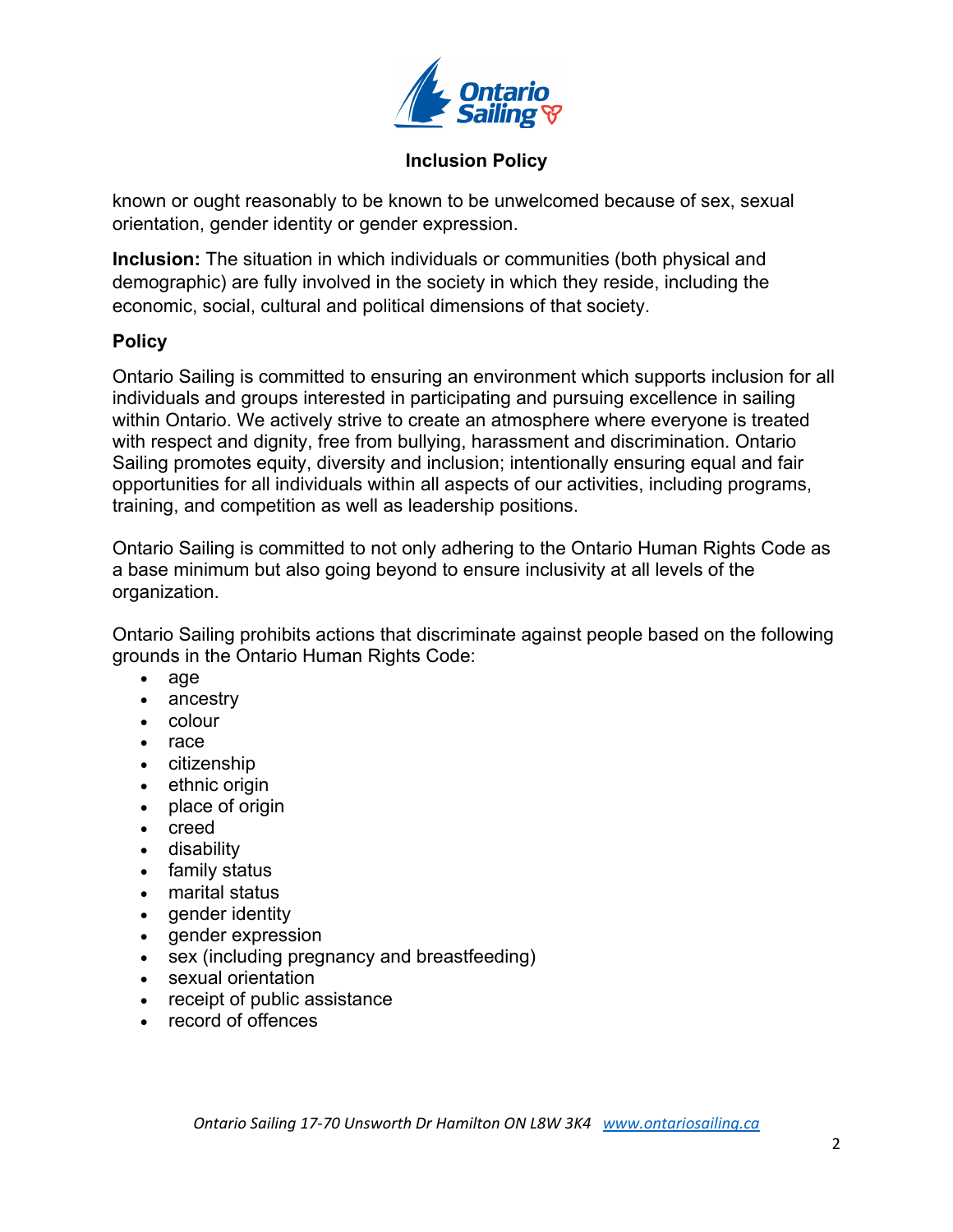

Ontario Sailing will not work with organizations that discriminate, or that seek to limit the legal rights and activities of people. This includes but is not limited to direct actions, and organization materials, website, publications and social media that promotes or communicates discriminatory treatment on any grounds listed above. Membership in Ontario Sailing will be restricted to clubs which support an inclusive environment.

Ontario Sailing is committed to providing an environment in which all individuals are treated with respect. In addition to prohibiting discriminatory practices, Ontario Sailing works to actively promote inclusivity. Members of Ontario Sailing and participants in Ontario Sailing's programs and activities are expected to conduct themselves at all times in a manner consistent with the values of Ontario Sailing.

## **Appeals**

Any athlete or membership decision rendered in accordance with this policy and associated procedures may be appealed in accordance with Ontario Sailing's Appeal Policy. Employment related decisions will follow Human Resource policies and procedures.

## **Confidentiality**

All communications and documents related to procedures associated with ensuring inclusivity, by the member club, athlete, panel, and Ontario Sailing, shall be kept confidential unless written consent is received by all parties or required by law. All documentation associated with the matter shall be kept in the confidential files of Ontario Sailing that are only accessible to authorized personnel.

> *Board approved last: May 17, 2021 Review date: May 2024*

#### **Operational Procedures**

To promote and support inclusivity in daily operations Ontario Sailing will strive to:

- Ensure the mix of staff and volunteer leaders on the Board and committees reflect the diversity of the larger Ontario Sailing community.
- Undertake strong and clear initiatives to encourage participation at all levels of the sport for populations traditionally underrepresented.
- Play a positive role in raising the awareness and understanding of equity amongst our membership through ongoing education opportunities.
- Work towards ensuring all organization documents include gender neutral language.

*Ontario Sailing 17-70 Unsworth Dr Hamilton ON L8W 3K4 www.ontariosailing.ca*